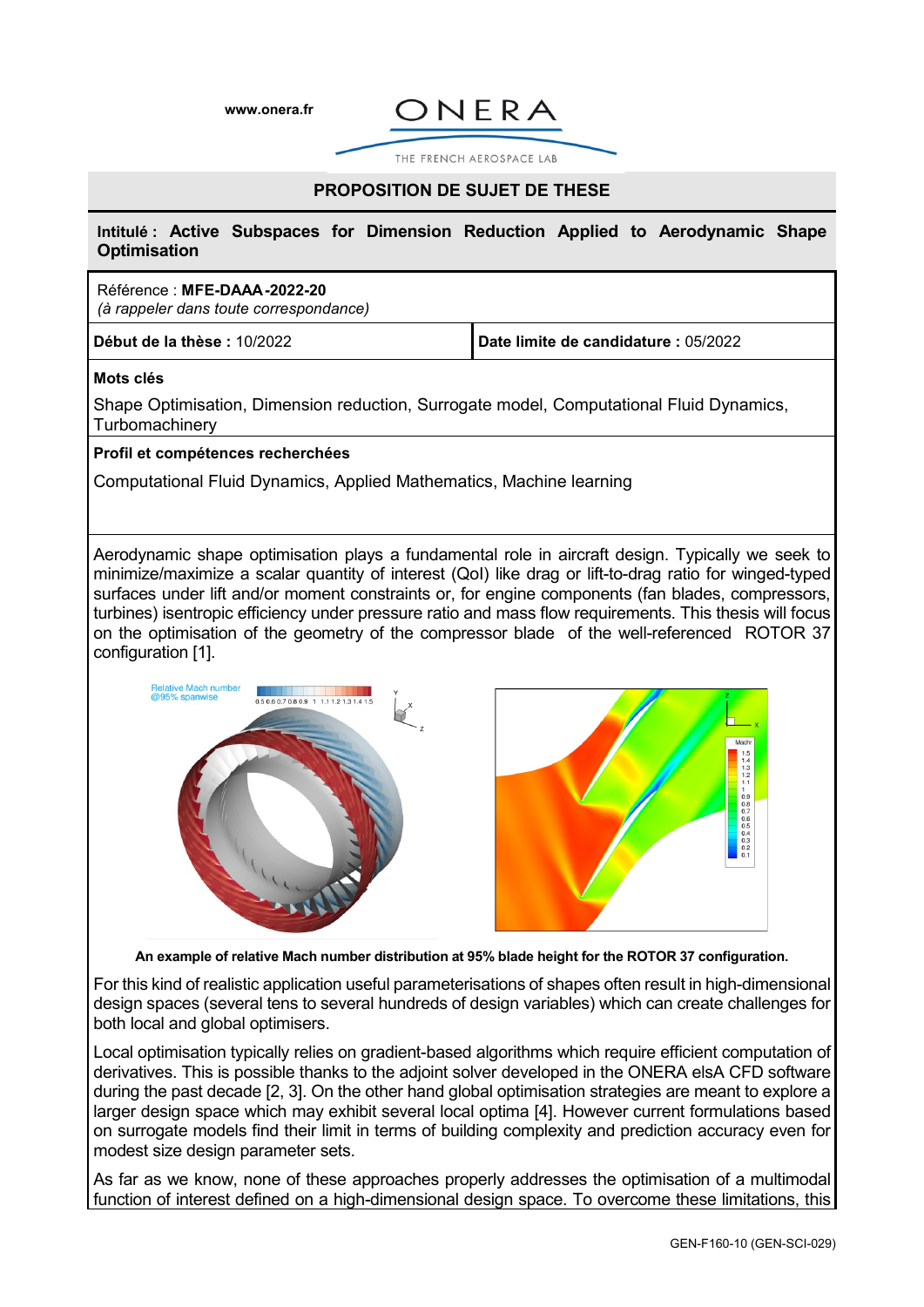thesis will develop a hybrid approach based on promising dimension reduction techniques coupled to efficient adjoint-based derivative computations.

A recent technique for reducing the dimension of the parameter space has been proposed by P. Constantine [5]. The idea consists in revealing a low-dimensional subspace that captures the global trends in the QoIs and then exploits these directions to efficiently find an optimal design in the appropriate areas of the design space. This subspace is called the Active Subspace (AS). The method can find a justification in that many engineering quantities of interest exhibit a monotonic behaviour with respect to input parameters.

Once the AS has been discovered, a common practice is to build a global surrogate model in the reduced subspace and perform an optimisation with respect to the components of the active vectors. Exploiting the dominant directions usually accelerates the convergence of the optimisation process since, by construction, the QoIs are very respondent to changes in the active variables.

However, the Active Subspace being a global feature of the function of interest, its ability to identify a global optimum in the parameter space is questionable, especially in high dimension. More specifically this research will extend the current strategy by building local Active Subspaces in sub-regions of the parameter space and appropriately recombine them to cover the entire design space.

One important aspect when considering high-fidelity simulations is the cost associated to function and gradient computations. To mitigate this issue, a multifidelity strategy to discover the active subspace using low fidelity modeling and then exploit active directions at high fidelity level will be considered.

The work plan will be as follows:

- Literature review of usual dimension reduction techniques like Proper Orthogonal Decomposition, Partial Least Squares and Active Subspaces will be carried out. Fundamentals of standard response surface models like Kriging will be also reviewed.
- Set up and apply the AS method to well-known academic multimodal test functions representative of typical optimisation problems. This step will answer relevant questions such as the number of function and associated gradient evaluations required for an accurate active subspace discovery for an increasing number of dimensions.
- Address more advanced topics like building local Active Subspaces in sub-regions of the parameter space. The proposed extension of the original method anticipates that for complex design landscapes, the trends discovered by the AS method might not be constant over the entire design space. As a consequence, local response surface models will also be built in each sub-region with obviously less underlying complexity. These sub-models will then be recombined appropriately.
- Extension of the previous formulation by considering different levels of simulation fidelity.
- Application to the shape optimisation of the compressor blade of the ROTOR 37 configuration.
- Analysis of the added value of the proposed algorithm compared to state-of-the-art gradientbased optimisation processes already available at ONERA.

# References

[1] J. D. Denton, "Lessons from Rotor 37", Journal of Thermal Science, 6, p.1-13,1997.

[2] L. Cambier, S. Heib and S. Plot, "The Onera elsA CFD software: input from research and feedback from industry", Mechanics & Industry 14(3), 159–174, 2013.

[3] J. Peter, R. Dwight, "Numerical sensitivity analysis for aerodynamic optimization : a survey of approaches." Computers and Fluids, 39 :373–391, 2010.

[4] A. Chkiffa, A. Cohen, P.-Y. Passaggia, J. Peter., "A comparative study between kriging and adaptive sparse tensor-product methods for high-dimensional approximation problems in aerodynamics design", In ESAIM Proc. & Rev., volume 48 pp. 248-261, 2015.

[5] P. G. Constantine, "Active Subspaces. Emerging Ideas for Dimension Reduction in Parameter Studies", SIAM Spotlights, 2015.